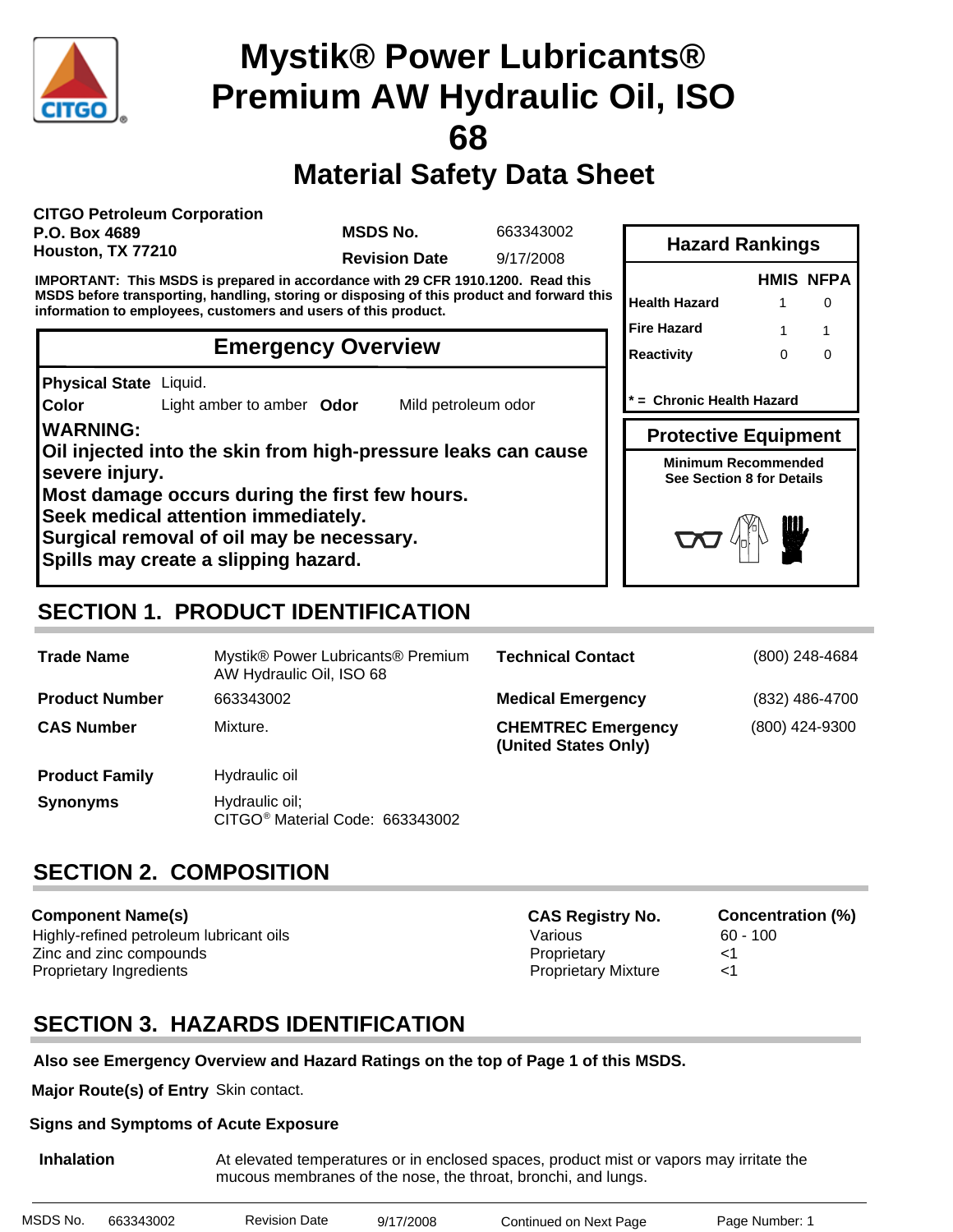| <b>Eye Contact</b>                              | This product can cause transient mild eye irritation with short-term contact with liquid sprays<br>or mists. Symptoms include stinging, watering, redness, and swelling.                                                                                                                                                                                                                                    |
|-------------------------------------------------|-------------------------------------------------------------------------------------------------------------------------------------------------------------------------------------------------------------------------------------------------------------------------------------------------------------------------------------------------------------------------------------------------------------|
| <b>Skin Contact</b>                             | This material can cause mild skin irritation from prolonged or repeated skin contact.<br>Injection under the skin can cause inflammation and swelling. Injection of pressurized<br>hydrocarbons can cause severe, permanent tissue damage. Initial symptoms may be minor.<br>Injection of petroleum hydrocarbons requires immediate medical attention.                                                      |
| Ingestion                                       | If swallowed, large volumes of material can cause generalized depression, headache,<br>drowsiness, nausea, vomiting and diarrhea. Smaller doses can cause a laxative effect. If<br>aspirated into the lungs, liquid can cause lung damage.                                                                                                                                                                  |
| <b>Chronic Health Effects</b><br><b>Summary</b> | This product contains a petroleum-based mineral oil. Prolonged or repeated skin contact<br>can cause mild irritation and inflammation characterized by drying, cracking, (dermatitis) or<br>oil acne. Repeated or prolonged inhalation of petroleum-based mineral oil mists at<br>concentrations above applicable workplace exposure levels can cause respiratory irritation or<br>other pulmonary effects. |
| <b>Conditions Aggravated</b><br>by Exposure     | Disorders of the following organs or organ systems that may be aggravated by significant<br>exposure to this material or its components include: Skin                                                                                                                                                                                                                                                       |
| <b>Target Organs</b>                            | May cause damage to the following organs: skin.                                                                                                                                                                                                                                                                                                                                                             |
|                                                 | Azazlaz azalz Betzatlek Thiosokot oti sokkosokosokulus sosososokost organizmatis on aktore A 40/ – Ilik                                                                                                                                                                                                                                                                                                     |

**Carcinogenic Potential** This product is not known to contain any components at concentrations above 0.1% which are considered carcinogenic by OSHA, IARC or NTP.

**OSHA Hazard Classification is indicated by an "X" in the box adjacent to the hazard title. If no "X" is present, the product does not exhibit the hazard as defined in the OSHA Hazard Communication Standard (29 CFR 1910.1200).**

|                                              | <b>OSHA Health Hazard Classification</b>                 |                                                                 | <b>OSHA Physical Hazard Classification</b>              |                                                               |  |
|----------------------------------------------|----------------------------------------------------------|-----------------------------------------------------------------|---------------------------------------------------------|---------------------------------------------------------------|--|
| <b>Irritant</b><br>Toxic<br><b>Corrosive</b> | <b>Sensitizer</b><br><b>Highly Toxic</b><br>Carcinogenic | <b>Combustible</b><br><b>Flammable</b><br><b>Compressed Gas</b> | <b>Explosive</b><br>Oxidizer<br><b>Organic Peroxide</b> | <b>Pyrophoric</b><br><b>Water-reactive</b><br><b>Unstable</b> |  |

# **SECTION 4. FIRST AID MEASURES**

**Take proper precautions to ensure your own health and safety before attempting rescue or providing first aid. For more specific information, refer to Exposure Controls and Personal Protection in Section 8 of this MSDS.**

| <b>Inhalation</b>   | Move victim to fresh air. If victim is not breathing, immediately begin rescue breathing. If<br>breathing is difficult, 100 percent humidified oxygen should be administered by a qualified<br>individual. Seek medical attention immediately. Keep the affected individual warm and at<br>rest.                                                                                                                                                                                                                                     |
|---------------------|--------------------------------------------------------------------------------------------------------------------------------------------------------------------------------------------------------------------------------------------------------------------------------------------------------------------------------------------------------------------------------------------------------------------------------------------------------------------------------------------------------------------------------------|
| <b>Eye Contact</b>  | Check for and remove contact lenses. Flush eyes with cool, clean, low-pressure water while<br>occasionally lifting and lowering eyelids. Seek medical attention if excessive tearing, redness,<br>or pain persists.                                                                                                                                                                                                                                                                                                                  |
| <b>Skin Contact</b> | If burned by hot material, cool skin by quenching with large amounts of cool water. For<br>contact with product at ambient temperatures, remove contaminated shoes and clothing.<br>Wipe off excess material. Wash exposed skin with mild soap and water. Seek medical<br>attention if tissue appears damaged or if pain or irritation persists. Thoroughly clean<br>contaminated clothing before reuse. Clean or discard contaminated leather goods. If material<br>is injected under the skin, seek medical attention immediately. |
| Ingestion           | Do not induce vomiting unless directed to by a physician. Do not give anything to drink unless<br>directed to by a physician. Never give anything by mouth to a person who is not fully<br>conscious. Seek medical attention immediately.                                                                                                                                                                                                                                                                                            |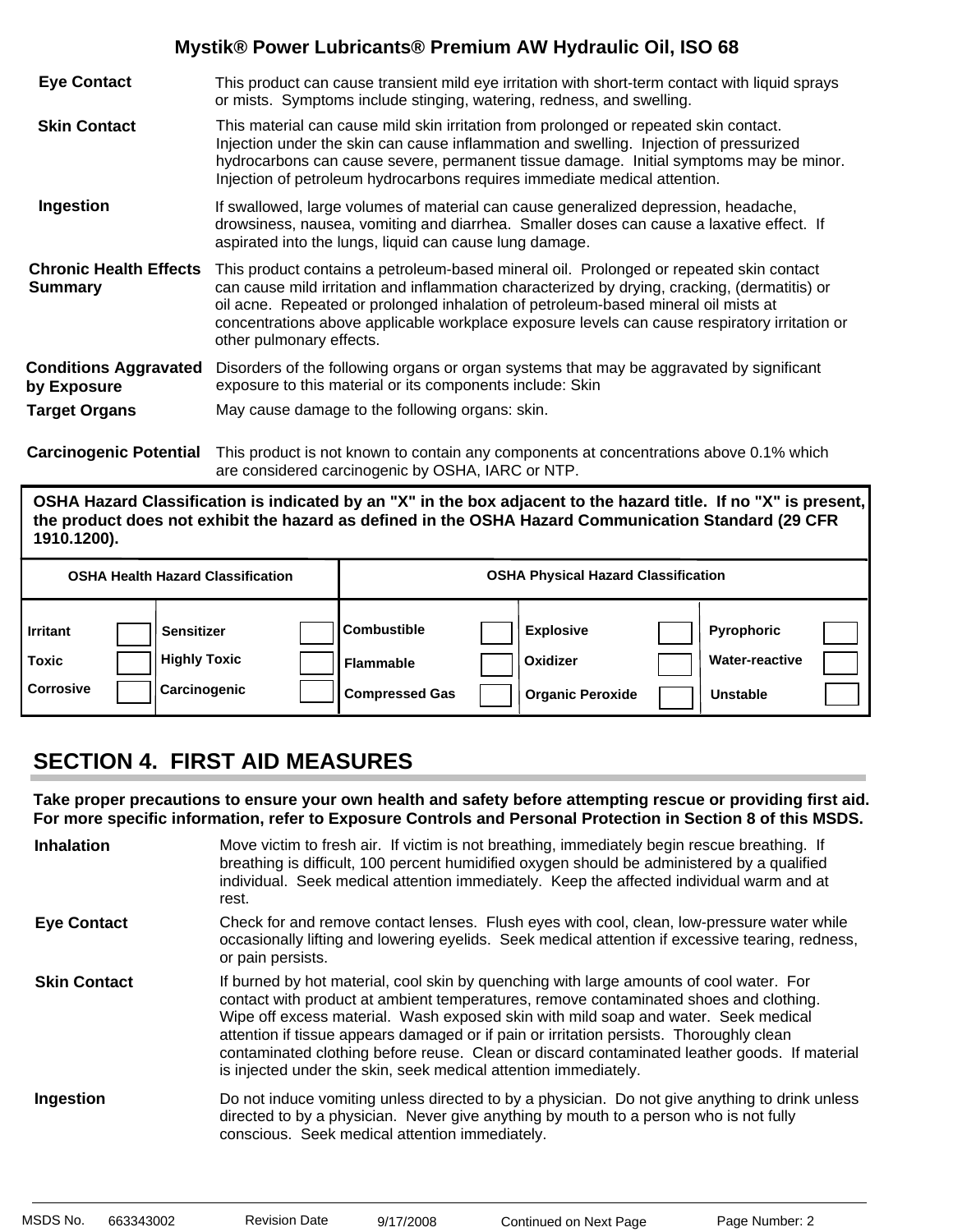**Notes to Physician** SKIN: In the event of injection in underlying tissue, immediate treatment should include extensive incision, debridement and saline irrigation. Inadequate treatment can result in ischemia and gangrene. Early symptoms may be minimal.

> INGESTION: The viscosity range of the product(s) represented by this MSDS is greater than 100 SUS at 100°F. Careful gastric lavage may be considered to evacuate large quantities of material.

## **SECTION 5. FIRE FIGHTING MEASURES**

| <b>NFPA Flammability</b><br><b>Classification</b> | NFPA Class-IIIB combustible material.                                                                                                                |                                                                                                                                                                                                                                                                                   |  |  |
|---------------------------------------------------|------------------------------------------------------------------------------------------------------------------------------------------------------|-----------------------------------------------------------------------------------------------------------------------------------------------------------------------------------------------------------------------------------------------------------------------------------|--|--|
| <b>Flash Point</b>                                | Open cup: 242°C (468°F) (Cleveland.).                                                                                                                |                                                                                                                                                                                                                                                                                   |  |  |
| Lower Flammable Limit No data.                    |                                                                                                                                                      | Upper Flammable Limit No data.                                                                                                                                                                                                                                                    |  |  |
| <b>Autoignition</b><br><b>Temperature</b>         | Not available.                                                                                                                                       |                                                                                                                                                                                                                                                                                   |  |  |
| <b>Products</b>                                   | Hazardous Combustion Carbon dioxide, carbon monoxide, smoke, fumes, unburned hydrocarbons and oxides of<br>sulfur, phosphorus, zinc and/or nitrogen. |                                                                                                                                                                                                                                                                                   |  |  |
| <b>Special Properties</b>                         | may burn at temperatures below the flash point.                                                                                                      | This material can burn but will not readily ignite. This material will release vapors when<br>heated above the flash point temperature that can ignite when exposed to a source of<br>ignition. In enclosed spaces, heated vapor can ignite with explosive force. Mists or sprays |  |  |
| <b>Extinguishing Media</b>                        | dioxide or inert gas in confined spaces.                                                                                                             | Use dry chemical, foam, carbon dioxide or water fog. Water or foam may cause frothing.<br>Carbon dioxide and inert gas can displace oxygen. Use caution when applying carbon                                                                                                      |  |  |
| <b>Protection of Fire</b><br><b>Fighters</b>      | decomposition products and oxygen deficiencies.                                                                                                      | Firefighters must use full bunker gear including NIOSH-approved positive pressure<br>self-contained breathing apparatus to protect against potential hazardous combustion or                                                                                                      |  |  |

# **SECTION 6. ACCIDENTAL RELEASE MEASURES**

**Take proper precautions to ensure your own health and safety before attempting spill control or clean-up. For more specific information, refer to the Emergency Overview on Page 1, Exposure Controls and Personal Protection in Section 8 and Disposal Considerations in Section 13 of this MSDS.**

> Do not touch damaged containers or spilled material unless wearing appropriate protective equipment. Slipping hazard; do not walk through spilled material. Stop leak if you can do so without risk. For small spills, absorb or cover with dry earth, sand, or other inert non-combustible absorbent material and place into waste containers for later disposal. Contain large spills to maximize product recovery or disposal. Prevent entry into waterways or sewers. In urban area, cleanup spill as soon as possible. In natural environments, seek cleanup advice from specialists to minimize physical habitat damage. This material will float on water. Absorbent pads and similar materials can be used. Comply with all laws and regulations.

# **SECTION 7. HANDLING AND STORAGE**

**Handling**

Keep containers closed and do not handle or store near heat, sparks, or any other potential ignition sources. Avoid contact with oxidizing agents. Never siphon by mouth. Avoid contact with eyes, skin, and clothing. Avoid contamination and extreme temperatures.

Empty containers may contain product residues that can ignite with explosive force. Drain and purge equipment, as necessary, to remove material residues. Follow proper entry procedures, including compliance with 29 CFR 1910.146 prior to entering confined spaces such as tanks or pits. Use appropriate respiratory protection when concentrations exceed any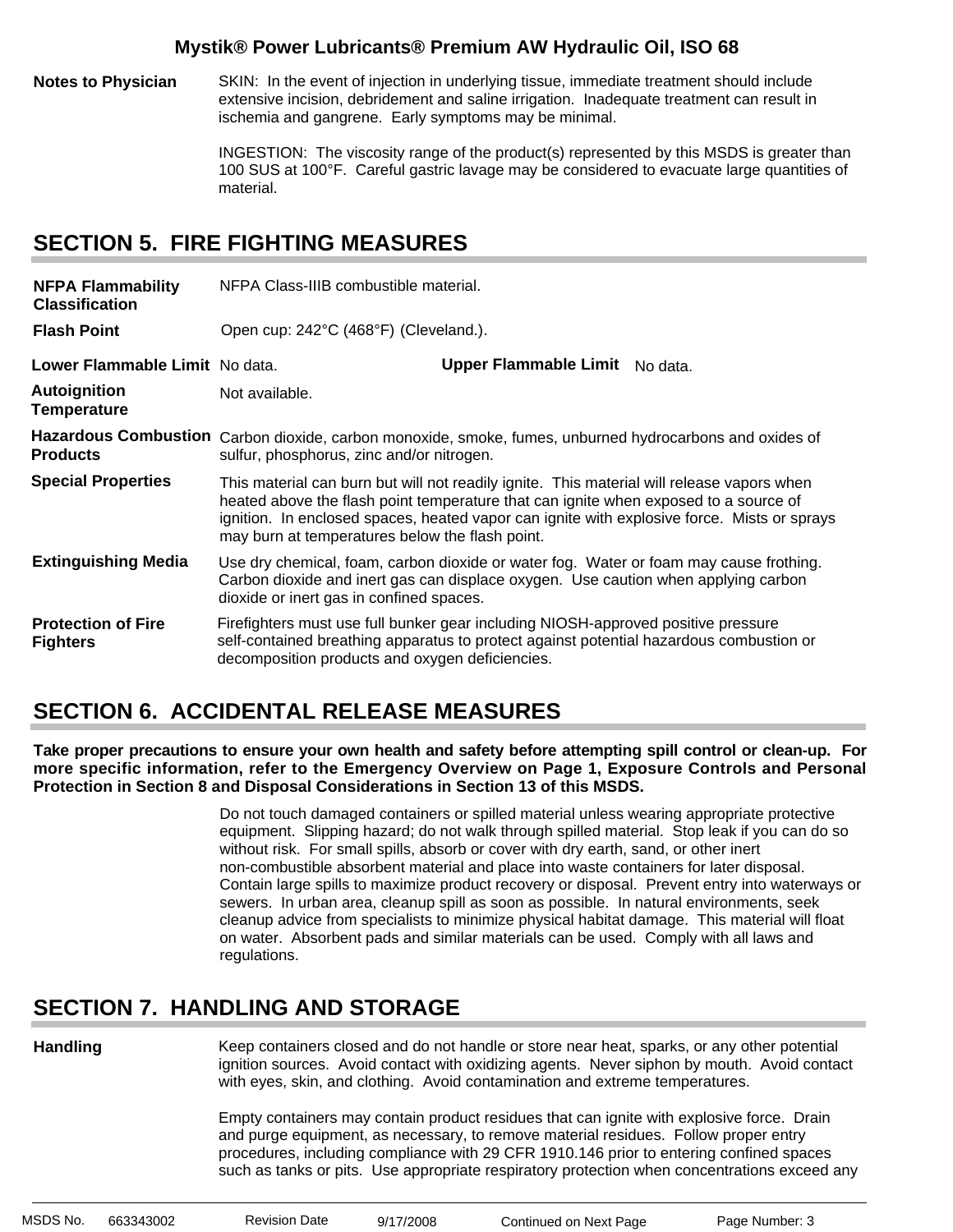established occupational exposure level (See Section 8). Promptly remove contaminated clothing. Wash exposed skin thoroughly with soap and water after handling.

Do not pressurize, cut, weld, braze solder, drill, grind or expose containers to flames, sparks, heat or other potential ignition sources. Protect containers against physical damage. Consult appropriate federal, state and local authorities before reusing, reconditioning, reclaiming, recycling or disposing of empty containers and/or waste residues of this product.

**Storage** Keep container tightly closed. Store in a cool, dry, well-ventilated area. Store only in approved containers. Do not store with strong oxidizing agents. Do not store at elevated temperatures. Avoid storing product in direct sunlight for extended periods of time. Storage area must meet OSHA requirements and applicable fire codes. Consult appropriate federal, state and local authorities before reusing, reconditioning, reclaiming, recycling or disposing of empty containers or waste residues of this product.

# **SECTION 8. EXPOSURE CONTROLS AND PERSONAL PROTECTION**

- **Engineering Controls** Provide exhaust ventilation or other engineering controls to keep the airborne concentrations of mists and/or vapors below the recommended exposure limits (see below). An eye wash station and safety shower should be located near the work-station.
- **Personal Protective Equipment** Personal protective equipment should be selected based upon the conditions under which this material is used. A hazard assessment of the work area for PPE requirements should be conducted by a qualified professional pursuant to OSHA regulations. The following pictograms represent the minimum requirements for personal protective equipment. For certain operations, additional PPE may be required.



- Safety glasses equipped with side shields are recommended as minimum protection in industrial settings. Wear goggles if splashing or spraying is anticipated. Wear goggles and face shield if material is heated above 125°F (51°C). Have suitable eye wash water available. **Eye Protection**
- None required for incidental contact. Use gloves constructed of chemical resistant materials such as heavy nitrile rubber if frequent or prolonged contact is expected. Use heat-protective gloves when handling product at elevated temperatures. **Hand Protection**
- Use clean protective clothing if splashing or spraying conditions are present. Protective clothing may include long-sleeve outer garment, apron, or lab coat. If significant contact occurs, remove oil-contaminated clothing as soon as possible and promptly shower. Launder contaminated clothing before reuse or discard. Wear heat protective boots and protective clothing when handling material at elevated temperatures. **Body Protection**
- The need for respiratory protection is not anticipated under normal use conditions and with adequate ventilation. If elevated airborne concentrations above applicable workplace exposure levels are anticipated, a NIOSH-approved organic vapor respirator equipped with a dust/mist prefilter should be used. Protection factors vary depending upon the type of respirator used. Respirators should be used in accordance with OSHA requirements (29 CFR 1910.134). **Respiratory Protection**
- Use good personal hygiene practices. Wash hands and other exposed skin areas with plenty of mild soap and water before eating, drinking, smoking, use of toilet facilities, or leaving work. DO NOT use gasoline, kerosene, solvents or harsh abrasives as skin cleaners. Since specific exposure standards/control limits have not been established for this product, the "Oil Mist, Mineral" exposure limits shown below are suggested as minimum control guidelines. **General Comments**

#### **Occupational Exposure Guidelines**

| <b>Substance</b> |           |                      | <b>Applicable Workplace Exposure Levels</b> |                        |                |  |
|------------------|-----------|----------------------|---------------------------------------------|------------------------|----------------|--|
| MSDS No.         | 663343002 | <b>Revision Date</b> | 9/17/2008                                   | Continued on Next Page | Page Number: 4 |  |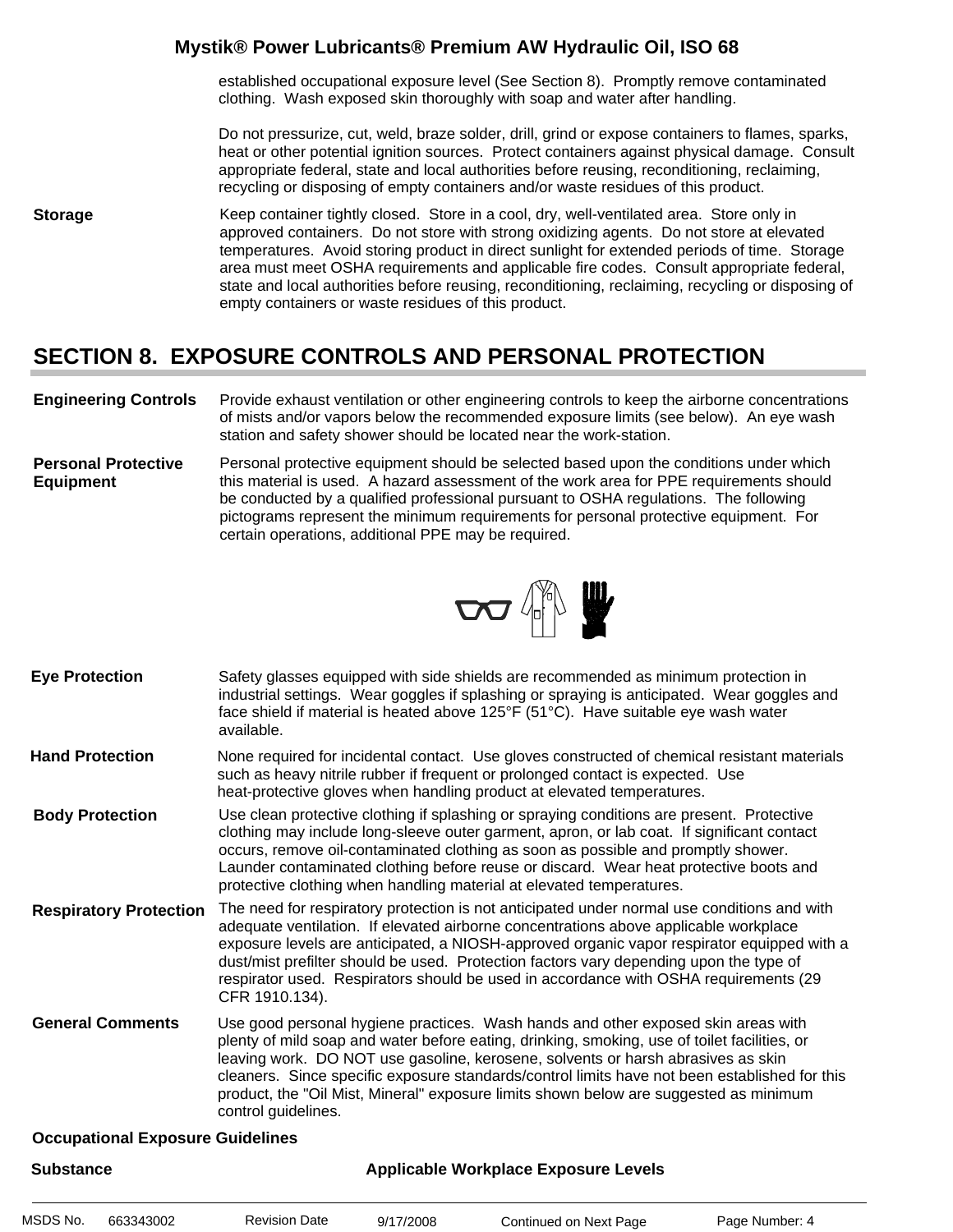Oil Mist, Mineral **ACGIH (United States).** ACGIH (United States). TWA: 5 mg/m $3$  STEL: 10 mg/m3 **OSHA (United States).** TWA:  $5 \text{ mg/m}^3$ 

# **SECTION 9. PHYSICAL AND CHEMICAL PROPERTIES (TYPICAL)**

| <b>Physical State</b>                  | Liquid.                                                                                                                                | Color | Light amber to<br>amber |                                        | Odor                    | Mild petroleum odor    |
|----------------------------------------|----------------------------------------------------------------------------------------------------------------------------------------|-------|-------------------------|----------------------------------------|-------------------------|------------------------|
| <b>Specific Gravity</b>                | $0.88$ (Water = 1)                                                                                                                     | рH    | Not Applicable.         |                                        | Vapor<br><b>Density</b> | $>1$ (Air = 1)         |
| <b>Boiling Range</b>                   | Not available.                                                                                                                         |       |                         | <b>Point</b>                           | <b>Melting/Freezing</b> | Not available.         |
| <b>Vapor Pressure</b>                  | <0.001 kPa (<0.01 mm Hg) (at $20^{\circ}$ C)                                                                                           |       |                         | <b>Volatility</b>                      |                         | Negligible volatility. |
| Solubility in<br>Water                 | Negligible solubility in cold water.                                                                                                   |       |                         | <b>Viscosity</b><br>(cSt $@$ 40 $°C$ ) |                         | 69                     |
| <b>Flash Point</b>                     | Open cup: 242°C (468°F) (Cleveland.).                                                                                                  |       |                         |                                        |                         |                        |
| <b>Additional</b><br><b>Properties</b> | Gravity, $^{\circ}$ API (ASTM D287) = 29.3 @ 60 $^{\circ}$ F<br>Density = $7.33$ Lbs/gal.<br>Viscosity (ASTM D2161) = 352 SUS @ 100º F |       |                         |                                        |                         |                        |

# **SECTION 10. STABILITY AND REACTIVITY**

| <b>Chemical Stability</b>                                   | Stable.                                        | Hazardous Polymerization Not expected to occur.                                     |                                                                                          |
|-------------------------------------------------------------|------------------------------------------------|-------------------------------------------------------------------------------------|------------------------------------------------------------------------------------------|
| <b>Conditions to Avoid</b>                                  |                                                | Keep away from extreme heat, sparks, open flame, and strongly oxidizing conditions. |                                                                                          |
| <b>Materials</b><br>Incompatibility                         | Strong oxidizers.                              |                                                                                     |                                                                                          |
| <b>Hazardous</b><br><b>Decomposition</b><br><b>Products</b> | products identified in Section 5 of this MSDS. |                                                                                     | No additional hazardous decomposition products were identified other than the combustion |

# **SECTION 11. TOXICOLOGICAL INFORMATION**

**For other health-related information, refer to the Emergency Overview on Page 1 and the Hazards Identification in Section 3 of this MSDS.**

| <b>Toxicity Data</b> |                | Highly-refined petroleum lubricant oils |  |  |  |  |
|----------------------|----------------|-----------------------------------------|--|--|--|--|
|                      | ORAL (LD50):   | Acute: $>5000$ mg/kg [Rat].             |  |  |  |  |
|                      | DERMAL (LD50): | Acute: >2000 mg/kg [Rabbit].            |  |  |  |  |

Mineral oil mists derived from highly refined oils are reported to have low acute and sub-acute toxicities in animals. Effects from single and short-term repeated exposures to high concentrations of mineral oil mists well above applicable workplace exposure levels include lung inflammatory reaction, lipoid granuloma formation and lipoid pneumonia. In acute and sub-acute studies involving exposures to lower concentrations of mineral oil mists at or near current work place exposure levels produced no significant toxicological effects. In long term studies (up to two years) no carcinogenic effects have been reported in any animal species tested.

#### **Hydraulic oil**:

Repeated or prolonged skin contact with certain hydraulic oils can cause mild skin irritation characterized by drying, cracking (dermatitis) or oil acne. Injection under the skin, in muscle or into the blood stream can cause irritation, inflammation, swelling, fever, and systemic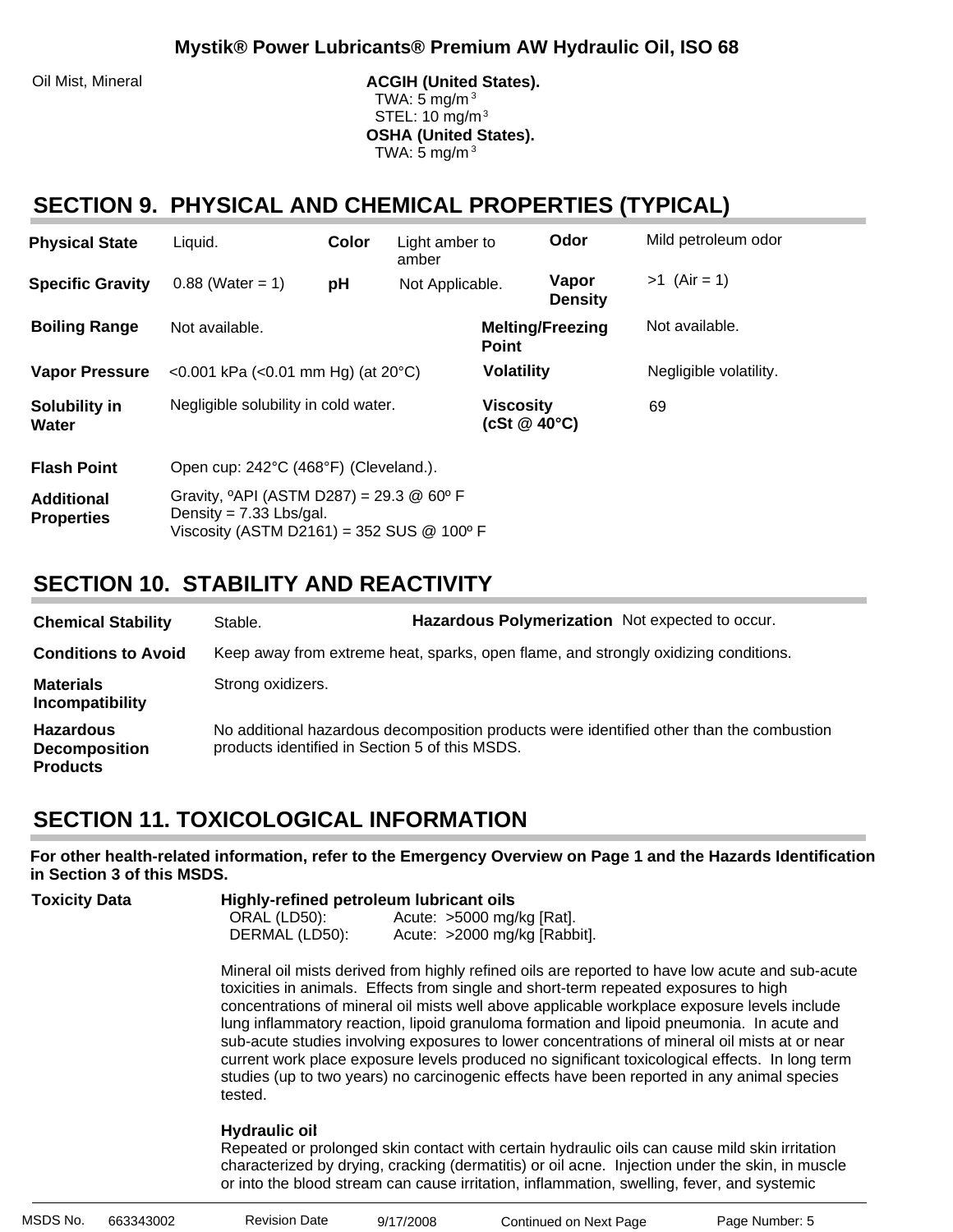effects, including mild central nervous system depression. Injection of pressurized hydrocarbons can cause severe, permanent tissue damage.

### **SECTION 12. ECOLOGICAL INFORMATION**

Analysis for ecological effects has not been conducted on this product. However, if spilled, this product and any contaminated soil or water may be harmful to human, animal, and aquatic life. Also, the coating action associated with petroleum and petroleum products can be harmful or fatal to aquatic life and waterfowl. **Ecotoxicity**

Biodegradability: Inherently biodegradable in aerobic conditions. **Environmental Fate**

Partition Coefficient (log Kow): >6 (based on similar materials)

Photodegradation: Based on similar materials, this product will have little or no tendency to partition to air. Hydrocarbons from this product which do partition to air are expected to rapidly photodegrade.

Stability in Water: Not readily susceptible to hydrolysis under aquatic conditions.

Distribution: Principally to soil and sediment. Petroleum-based (mineral) lubricating oils normally will float on water. In stagnant or slow-flowing waterways, an oil layer can cover a large surface area. As a result, this oil layer might limit or eliminate natural atmospheric oxygen transport into the water. With time, if not removed, oxygen depletion in the waterway may be sufficient to cause a fish kill or create an anaerobic environment.

### **SECTION 13. DISPOSAL CONSIDERATIONS**

**Hazard characteristic and regulatory waste stream classification can change with product use. Accordingly, it is the responsibility of the user to determine the proper storage, transportation, treatment and/or disposal methodologies for spent materials and residues at the time of disposition.**

> Conditions of use may cause this material to become a "hazardous waste", as defined by federal or state regulations. It is the responsibility of the user to determine if the material is a "hazardous waste" at the time of disposal. Transportation, treatment, storage, and disposal of waste material must be conducted in accordance with RCRA regulations (see 40 CFR 260 through 40 CFR 271). State and/or local regulations may be more restrictive. Contact your regional US EPA office for guidance concerning case specific disposal issues. Empty drums and pails retain residue. DO NOT pressurize, cut, weld, braze, solder, drill, grind, or expose this product's empty container to heat, flame, or other ignition sources. DO NOT attempt to clean it. Empty drums and pails should be drained completely, properly bunged or sealed, and promptly sent to a reconditioner.

### **SECTION 14. TRANSPORT INFORMATION**

**The shipping description below may not represent requirements for all modes of transportation, shipping methods or locations outside of the United States.**

| <b>US DOT Status</b>        | Not regulated by the U.S. Department of Transportation as a hazardous material. |                      |                 |
|-----------------------------|---------------------------------------------------------------------------------|----------------------|-----------------|
| <b>Proper Shipping Name</b> | Not regulated.                                                                  |                      |                 |
| <b>Hazard Class</b>         | Not regulated.                                                                  | <b>Packing Group</b> | Not applicable. |
|                             |                                                                                 | <b>UN/NA Number</b>  | Not regulated.  |
| <b>Reportable Quantity</b>  | A Reportable Quantity (RQ) has not been established for this material.          |                      |                 |
| Placard(s)                  |                                                                                 |                      |                 |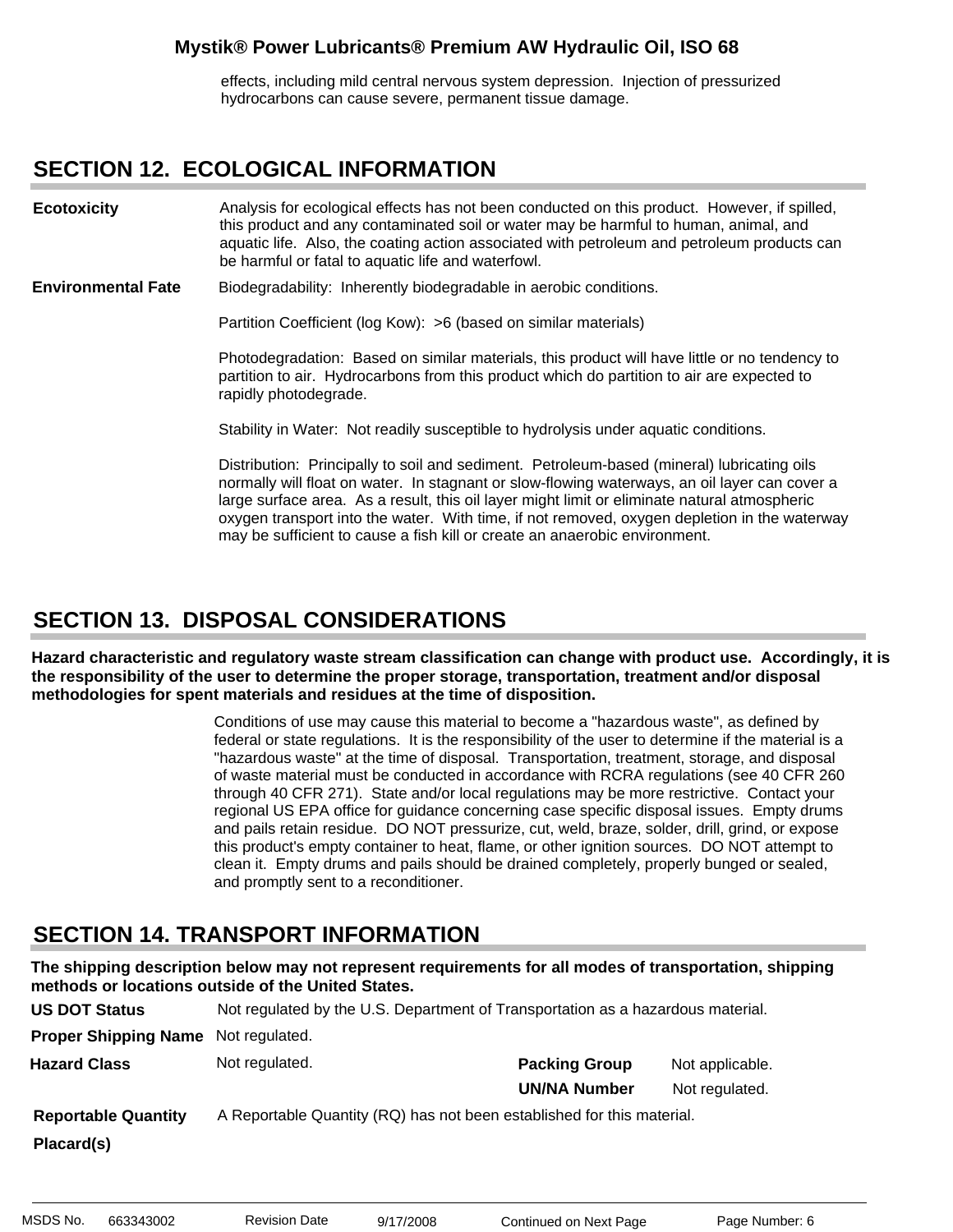

**Emergency Response Guide No.** Not applicable.

**MARPOL III Status**

Not a DOT "Marine Pollutant" per 49 CFR 171.8.

**Oil:** The product(s) represented by this MSDS is (are) regulated as "oil" under 49 CFR Part 130. Shipments by rail or highway in packaging having a capacity of 3500 gallons or more or in a quantity greater 42,000 gallons are subject to these requirements. In addition, mixtures containing 10% or more of this product may be subject to these requirements.

# **SECTION 15. REGULATORY INFORMATION**

| <b>TSCA Inventory</b>                                                          | This product and/or its components are listed on the Toxic Substances Control Act (TSCA)<br>inventory.                                                                                                                                                                                                                                                                                                                                                                                                                                                                                                                                                              |
|--------------------------------------------------------------------------------|---------------------------------------------------------------------------------------------------------------------------------------------------------------------------------------------------------------------------------------------------------------------------------------------------------------------------------------------------------------------------------------------------------------------------------------------------------------------------------------------------------------------------------------------------------------------------------------------------------------------------------------------------------------------|
| <b>SARA 302/304</b><br><b>Emergency Planning</b><br>and Notification           | The Superfund Amendments and Reauthorization Act of 1986 (SARA) Title III requires<br>facilities subject to Subparts 302 and 304 to submit emergency planning and notification<br>information based on Threshold Planning Quantities (TPQs) and Reportable Quantities<br>(RQs) for "Extremely Hazardous Substances" listed in 40 CFR 302.4 and 40 CFR 355. No<br>components were identified.                                                                                                                                                                                                                                                                        |
| SARA 311/312 Hazard<br><b>Identification</b>                                   | The Superfund Amendments and Reauthorization Act of 1986 (SARA) Title III requires<br>facilities subject to this subpart to submit aggregate information on chemicals by "Hazard<br>Category" as defined in 40 CFR 370.2. This material would be classified under the following<br>hazard categories:<br>No SARA 311/312 hazard categories identified.                                                                                                                                                                                                                                                                                                              |
| <b>SARA 313 Toxic</b><br><b>Chemical Notification</b><br>and Release Reporting | This product contains the following components in concentrations above de minimis levels<br>that are listed as toxic chemicals in 40 CFR Part 372 pursuant to the requirements of Section<br>313 of SARA: No components were identified.                                                                                                                                                                                                                                                                                                                                                                                                                            |
| <b>CERCLA</b>                                                                  | The Comprehensive Environmental Response, Compensation, and Liability Act of 1980<br>(CERCLA) requires notification of the National Response Center concerning release of<br>quantities of "hazardous substances" equal to or greater than the reportable quantities (RQ's)<br>listed in 40 CFR 302.4. As defined by CERCLA, the term "hazardous substance" does not<br>include petroleum, including crude oil or any fraction thereof which is not otherwise<br>specifically designated in 40 CFR 302.4. Chemical substances present in this product or<br>refinery stream that may be subject to this statute are:<br>Zinc and Zinc Compounds, Concentration: <1% |
| <b>Clean Water Act</b><br>(CWA)                                                | This material is classified as an oil under Section 311 of the Clean Water Act (CWA) and the<br>Oil Pollution Act of 1990 (OPA). Discharges or spills which produce a visible sheen on waters<br>of the United States, their adjoining shorelines, or into conduits leading to surface waters must<br>be reported to the EPA's National Response Center at (800) 424-8802.                                                                                                                                                                                                                                                                                          |
| <b>California</b><br><b>Proposition 65</b>                                     | This material may contain the following components which are known to the State of California<br>to cause cancer, birth defects or other reproductive harm, and may be subject to the<br>requirements of California Proposition 65 (CA Health & Safety Code Section 25249.5):<br>Toluene: <0.001%<br>Ethyl acrylate: <0.0005%                                                                                                                                                                                                                                                                                                                                       |
| <b>New Jersey</b><br><b>Right-to-Know Label</b>                                | Petroleum Oil (Hydraulic Oil)                                                                                                                                                                                                                                                                                                                                                                                                                                                                                                                                                                                                                                       |
| <b>Additional Remarks</b>                                                      | No additional regulatory remarks.                                                                                                                                                                                                                                                                                                                                                                                                                                                                                                                                                                                                                                   |